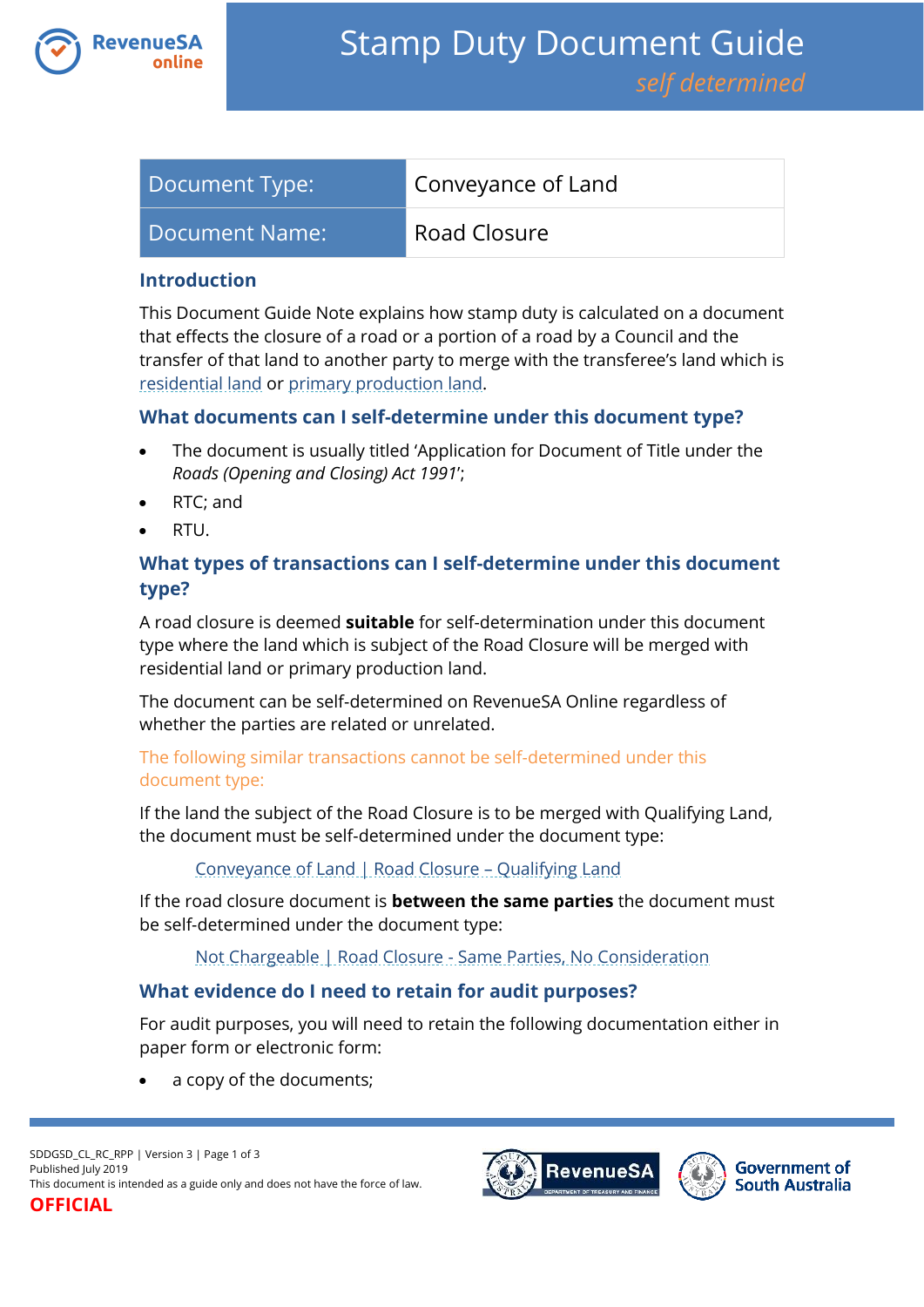

- evidence that a stamp duty determination has been made (i.e. Certificate of Stamp Duty, Document ID or stamped document);
- a copy of the contract for sale and purchase of the land (if applicable); and
- evidence of the market value of the interest being conveyed (where the parties are related).

# **What Section(s) of the** *Stamp Duties Act 1923* **applies?**

- Section 60
- Section 60A(2)
- Section 71(1)

# **What stamp duty is payable on this document?**

The document is chargeable with the *ad valorem* conveyance rate of stamp duty. The stamp duty is calculated on either the **consideration** or **market value** of the interest being conveyed, WHICHEVER IS THE GREATER.

If the transfer is for no consideration, stamp duty is calculated on the **market value**.

If the transaction is *bona fide* arm's length transaction between unrelated parties then pursuant to Section 60A(2) the consideration will be treated as the market value of the land.

# For consideration

Where a fractional interest is conveyed, the parties are related or the transaction is not at 'arm's length' you will need to obtain evidence of the market value of the land. For example:

- valuation from a suitably qualified valuer; or
- evidence of the current Valuer-General's value for the land (e.g. a copy of the relevant SAILIS print-out).

Where there is a dispute regarding the market value of the property for stamp duty purposes, the document must be **submitted to the Commissioner for assessment** with full details as to why the value is disputed.

# For no consideration

Where there is a dispute regarding the market value of the property for stamp duty purposes, the document must be **submitted to the Commissioner for assessment** with full details as to why the value is disputed.

Pursuant to Section 71(1), the market value of the interest being conveyed must be declared in the document.